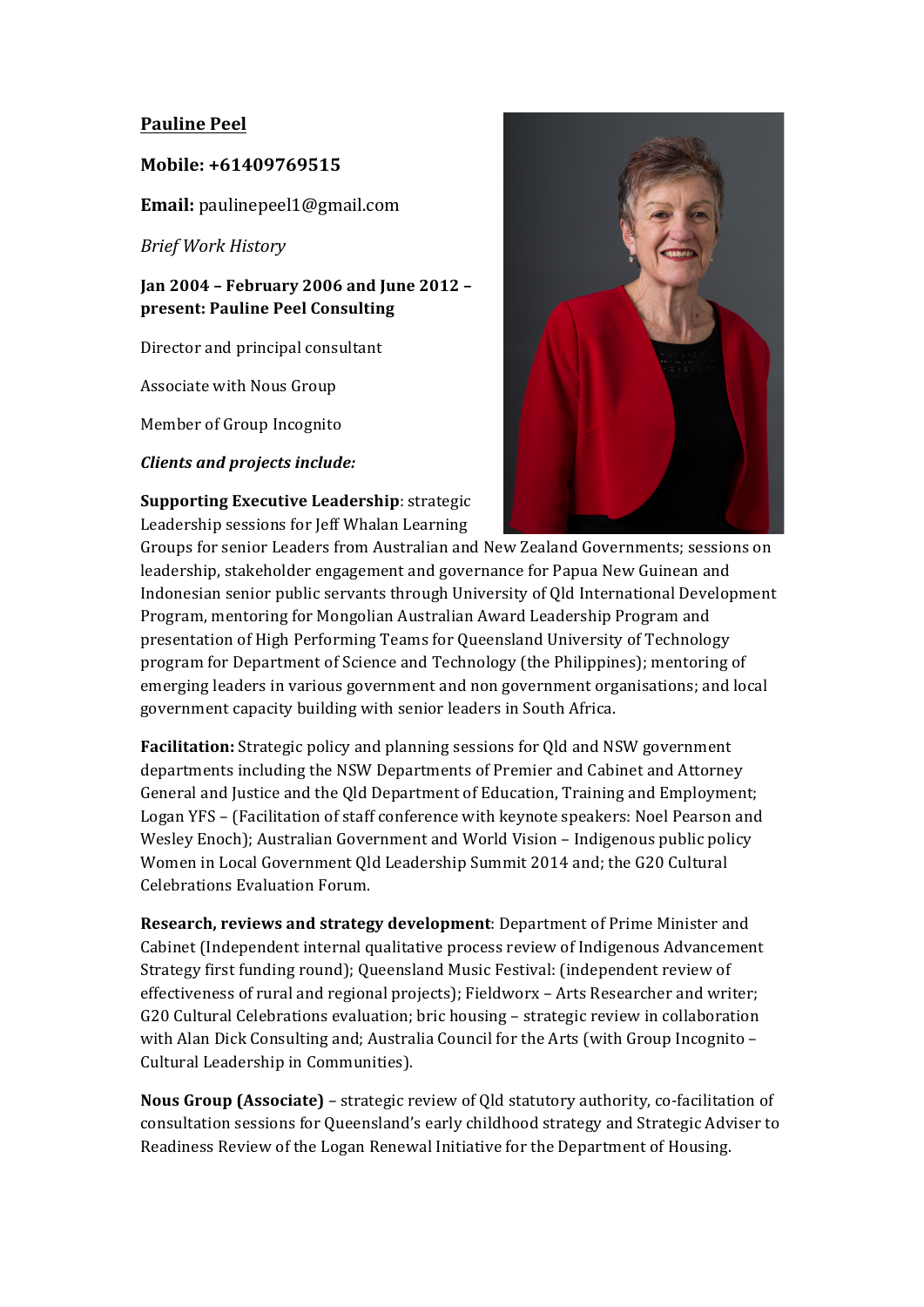**World Vision Australia - Strategic Adviser, Indigenous affairs: research, policy advice,** stakeholder engagement (Indigenous people, government and community), facilitation of strategic sessions with Australian government departments, world vision and report writing.

**Guest speaker** including: Women in Leadership sessions for OShelter Conference 2015 (Townsville and Brisbane) and University of Qld (Development Effectiveness)

## **November 2009 - December 2011: South Australian Government**

Deputy Chief Executive, Sustainability, Aboriginal Affairs and Reconciliation, Department of Premier and Cabinet; and State Coordinator General for remote Aboriginal Services. Outcomes include:

- Organisational reform Aboriginal Affairs and Reconciliation
- Remote infrastructure and essential services reform on the APY lands
- Leadership for RSD NPA and sponsor of development of a place based Urban and Regional Strategy.

#### **September 2006 - October 2009: Queensland Government**

Government Coordinator Indigenous Service Delivery/Deputy Director General, Aboriginal and Torres Strait Islander Partnerships, Department of Premier and Cabinet and Department of Communities. Outcomes include:

- Program management of implementation of the Cape York Welfare Reform
- Implementation of the Remote Service Delivery National Partnership Agreement including the Working Group for Indigenous reform;
- Development of a place based model of service delivery in remote communities including the development and implementation of the Aurukun Local Partnerships Project - a whole of Government initiative modelling pooling of government funds and assets to improve service delivery and work readiness in Aurukun;
- Driving the implementation of the  $2^{nd}$  phase of alcohol management reforms to remote Indigenous communities;
- Leading strategic engagement with Indigenous communities including Ministerial Indigenous Roundtables, Government Champion programs etc.

#### **January 2004 – August 2006: Pauline Peel Consulting**

Advisor to Australia South Africa local governance partnership and domestic clients including Queensland University of Technology and Queensland Department of **Communities** 

Co-facilitating the Palm Island community engagement strategy for the Qld Department of communities following the Palm Island riots of 2004.

Development of Queensland University of Technology's first Engagement Strategy.